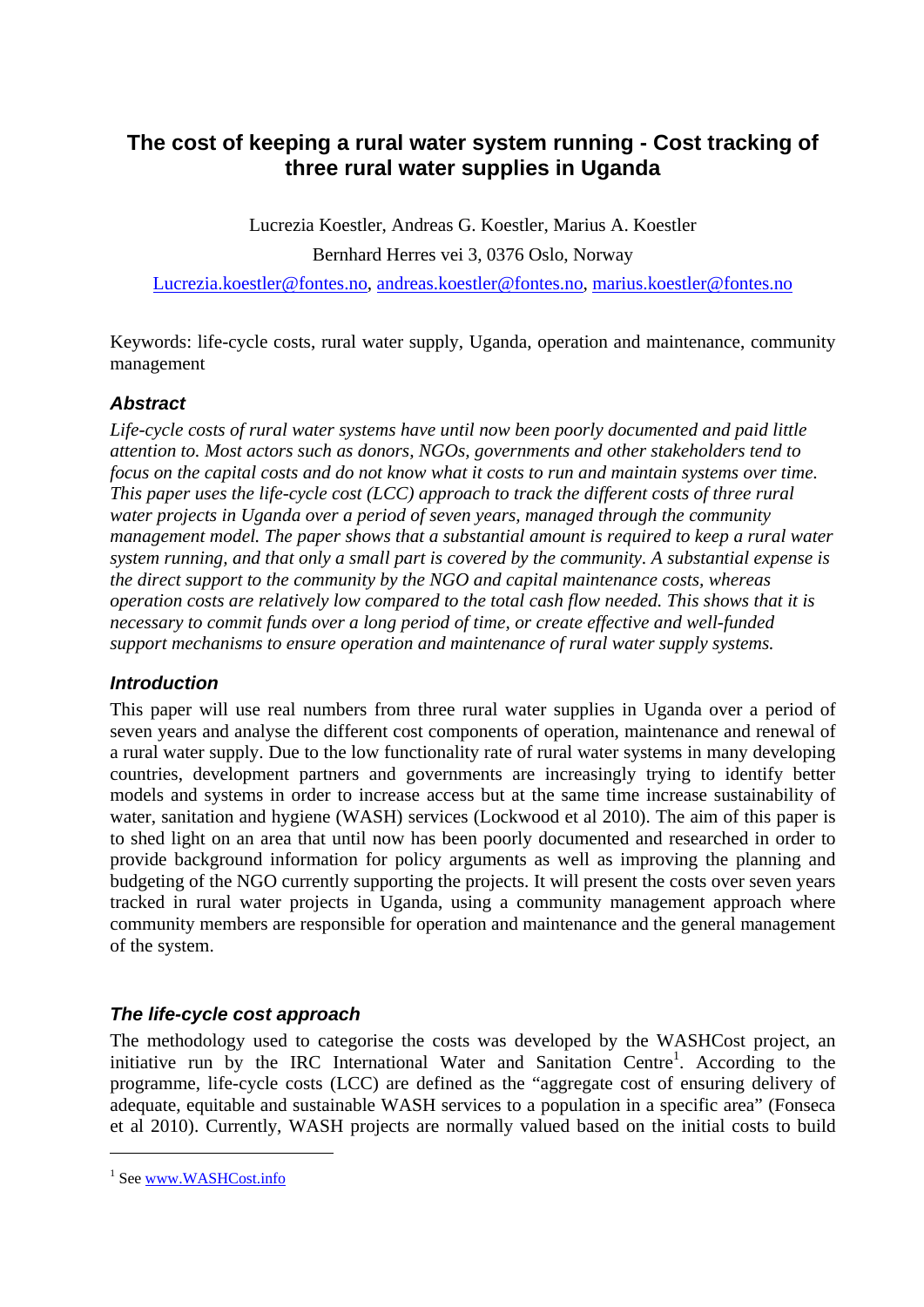them, and the cost of giving communities initial training to ensure cost recovery. This is mostly due to the absence of support structures, or a lack of coordination between the support carried out by government and NGOs. The lack of support structures has its roots in the community management model taken up by most countries in the developing world in the 1980s, which puts the full responsibility of operation and maintenance on the communities. In addition, there is a strong focus on *new* infrastructure construction due to excessive donor focus on achieving the Millennium Development Goals (MDGs) and the reluctance of donors to commit to funding over a longer period of time (Koestler et al 2010). If the life-cycle costs of rural water supply systems were better documented and understood, it would be clear that it is much cheaper to invest in support systems for capital maintenance and capacity building than to fully rehabilitate broken down systems every 3-4 years (Koestler et al 2010).

## *The organisation*

The projects studied were constructed and are still supported by the small, Norwegian organisation Fontes Foundation. The organisation is different from other NGOs in many ways, and its history is reflected in the cost data. For example, the organisation took over the water projects in question from a different organisation in 2007, after one of them had already been running for three years. The initial period is characterised by the struggle of the small organisation to create its own donor base, and most of the work was carried out on a voluntary basis by committed promoters and family members. In addition, the organisation was supported by its sister organisation, the consultancy firm Fontes AS, with infrastructure and investments. The organisation is mainly funded by private donors, something that is reflected in an incremental approach to the construction and expansion of the water systems since improvements are made when money becomes available. Despite the challenges with raising money for ongoing support through one-off donations, follow up and capacity building has been made possible through the engagement of local employees and voluntary work.

# *Background of project implementation*

The case study sites are situated in Katunguru Sub-County, part of Queen Elizabeth National Park in Rubirizi District in Western Uganda. The three communities Katunguru, Kazinga and Kisenyi have 730, 860 and 1040 inhabitants respectively. The communities are generally poorer than their neighbours living outside the national park, due to many restrictions. However, they have still seen a remarkable development since Fontes Foundation first started working there in 2004.

The projects of Fontes Foundation in Katunguru Sub-County are all small piped water schemes, with between 1 km and 2 km of pipes and one or two public taps in the first phase. Since the ground water in the Rift Valley is salty, it is necessary to treat surface water. Surface water is pumped from lakes or rivers to a settlement tank, where aluminium sulphate is added to achieve sedimentation. After some hours, the water is pumped through a sand filter and an activated carbon filter, in order to remove the smaller particles. The water is then pumped to storage tanks situated on higher ground, and chlorinated. Most people have access to water spending between 5 and 15 minutes for a round trip, including waiting time. This is because the taps are located centrally in the village, and households at the fringes have a longer distance. The water quality is good, with turbidity less than 5NTU, and at least 0.2 mg/l of free residual chlorine after chlorination. The average quantity per person is  $13$  litres<sup>2</sup> per person. This is relatively low but is 1

<sup>&</sup>lt;sup>2</sup> Data from Fontes Foundation GSM monitoring system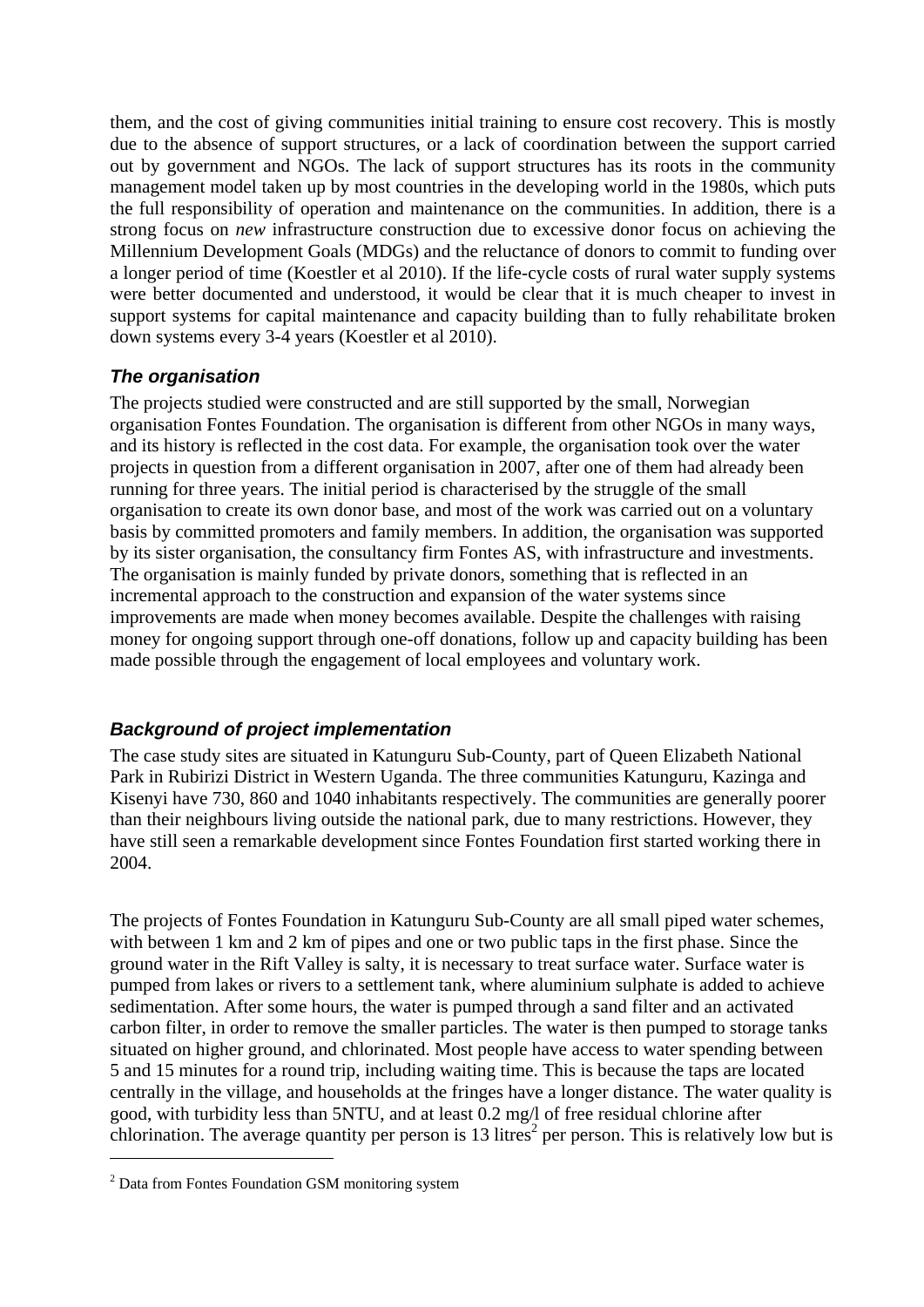due to the fact that water for washing, bathing and cleaning is collected directly from the surface water source. The price for water is also a restraining factor, however all villages have seen an increasing trend in water sales as more people become aware of the benefits of safe water<sup>3</sup>. Reliability is good, with around one week down time twice a year<sup>4</sup>.

In order to understand the cost analysis, it is also necessary to get a picture of how the projects are planned, implemented and operated. This section will give a brief outline of the project cycle used by Fontes Foundation.

#### *Planning*

The assessments, baseline studies and data collections are normally carried out during follow up visits of existing projects in the area. In these cases, part of the cost of the travel for the preliminary work has been allocated to the CapEx category.

## *Implementation*

Fontes Foundation uses a special approach for implementation. Since the communities are very poor, capital contributions are difficult to obtain, especially before the communities see what they are going to get. The contribution from the community has therefore been limited to labour to dig the trenches for the pipes. When projects are implemented, a relatively large team from Fontes Foundation spends a number of days in the community, and in 3-4 days, pumps, pipes and temporary tanks and taps are installed so that the community has water in the village. Thereafter, the system is made permanent during the subsequent months with supervision from the local employee. The community contribution of labour has been estimated and included in the cost analysis.

## *Follow up and support*

1

The systems are managed by democratically elected water committees that sit for two years at a time. Each committee is also formally registered as a Community Based Organisation (CBO). Money is collected every day by caretakers at the taps, where people pay between 75 and 100 Uganda shillings (3-4.5 US Cents) per 20 litre container. The money is managed and kept by the treasurer who distributes money for fuel, chemicals and other costs. All expenses are paid through the revenues from water sales and only in some few cases money was collected in the community on an ad-hoc basis or a loan taken from the village bank. The system is operated by 2-3 technicians from the community, trained by Fontes Foundation. The technicians and the caretakers receive a small remuneration at the end of the month for their work, the rest of the committee works on a voluntary basis. The communities are supported by a local employee helps solving technical and management problems. Since Fontes Foundation also supports a school and has a scholarship programme in the area, the water projects are visited by Fontes Foundation staff from Kampala and/or Norway 3-4 times a year. During these visits the committees are motivated, problems are solved and the technicians are trained. Every year, a water seminar is organised where all committees come together to discuss problems and experiences and learn about accounting, management, hygiene and sanitation and technical issues. The follow up visits have proved to be important for the management of the systems, especially in terms of motivating the committees and community leaders to stay engaged. All projects are seeing constant improvement, both in management and water sales, and it is possible to see how capacity is slowly taking root in the communities as they start to be able to communicate with

<sup>&</sup>lt;sup>3</sup> Data from the Fontes Foundation GSM monitoring system

<sup>4</sup> Fontes Foundation monthly reports compiled by water committees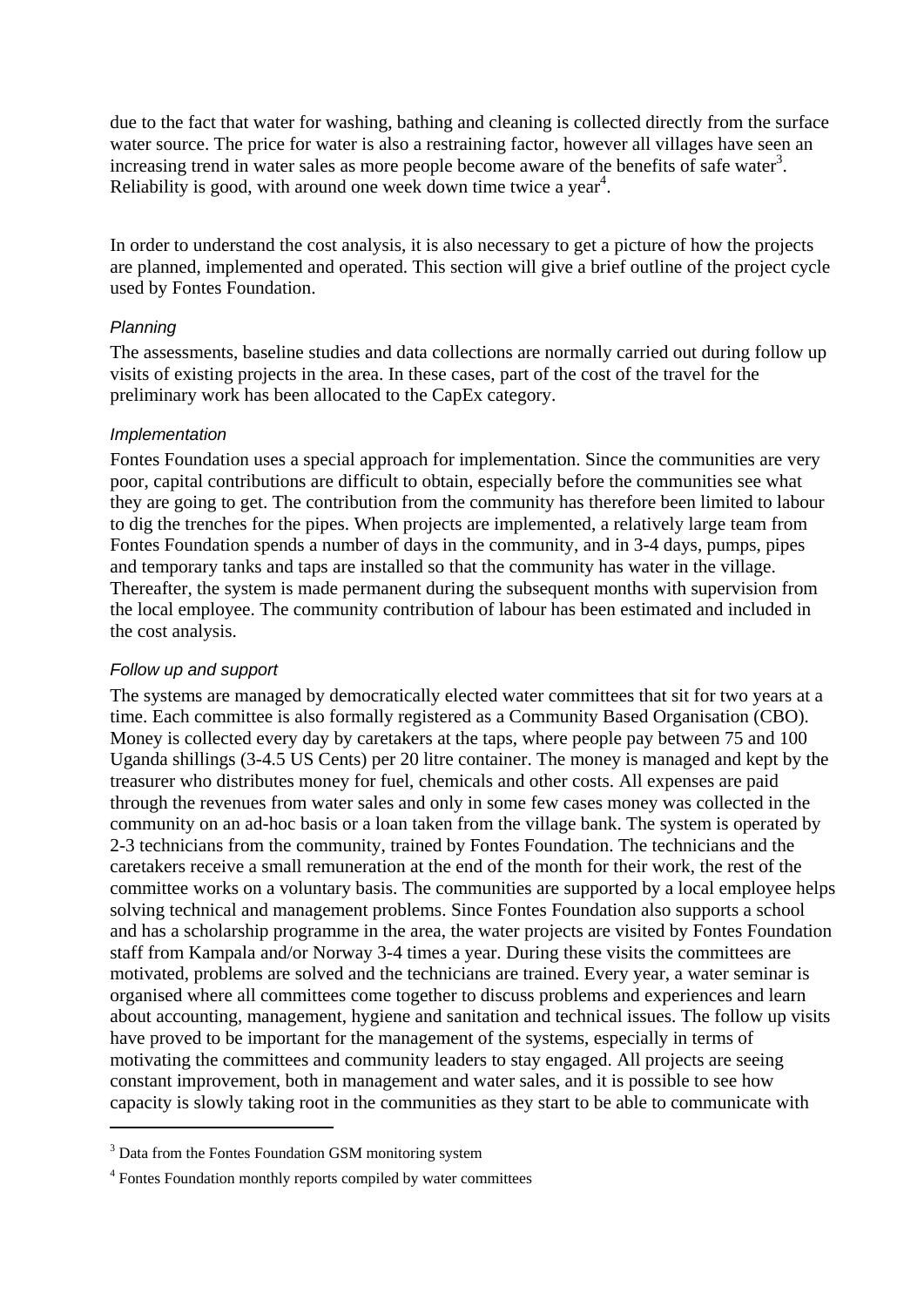each other and solve problems themselves. If technical problems exceed the competence of the local employee, solutions are discussed and communicated from Fontes Foundation. Most managerial problems have been overcome by organising meetings, sensitising leaders and always expecting the community to take responsibility for their own system. In 2009, Fontes Foundation established an office in Kampala, which gives a more continuous support to the local employee and the committees.

## *Methodology used for collecting and analysing costs*

Fontes Foundation has for a long time considered life-cycle costs when planning water projects, but in an indirect way through our experience with communities and local conditions. There was therefore a wish in the organisation to collect data from the projects in order to be able to plan future projects better. The cost tracking exercise was done with a practical objective; to provide data from previous projects in order to plan and cost water projects better in future. The cost data was collected from the following sources

- Organisation accountability
- Budgets
- Local transfer documents
- Community monthly reports
- Travel reports
- Estimates

In 2007, Fontes Foundation introduced a monthly reporting system for all water committees. The monthly report is only two pages long, and captures information such as water committee income (from which water production can be derived), expenditure, problems and solutions. Monthly reports are available for all three sites from December 2007, with some exceptions. For the missing months and the time prior to 2007, operating costs were estimated based on the existing data.

All the data was compiled to a spreadsheet and organised in the different cost categories. Amounts in Uganda Shillings were converted using the average exchange rate of the respective year, and all amounts in the spreadsheet are in July 2010 Norwegian Kroners (NOK). The figures presented in this paper are in United States Dollars (USD).

## *Cost categories*

Based on the WASHCost approach (Fonseca et al 2010), a number of cost component form part of the life-cycle costs. In addition to the categories proposed by WASHCost, a number of subcategories were created. In this section the categories from WASHCost will be presented along with some examples from the projects for each category, in order to better understand how the costs were allocated. The cost for each category was also sorted by the source of funding; either the NGO, the community or other sources. Examples of other sources are the Sub-County that subsidises the water system in Katunguru every month, or the District contributing water tanks for new projects.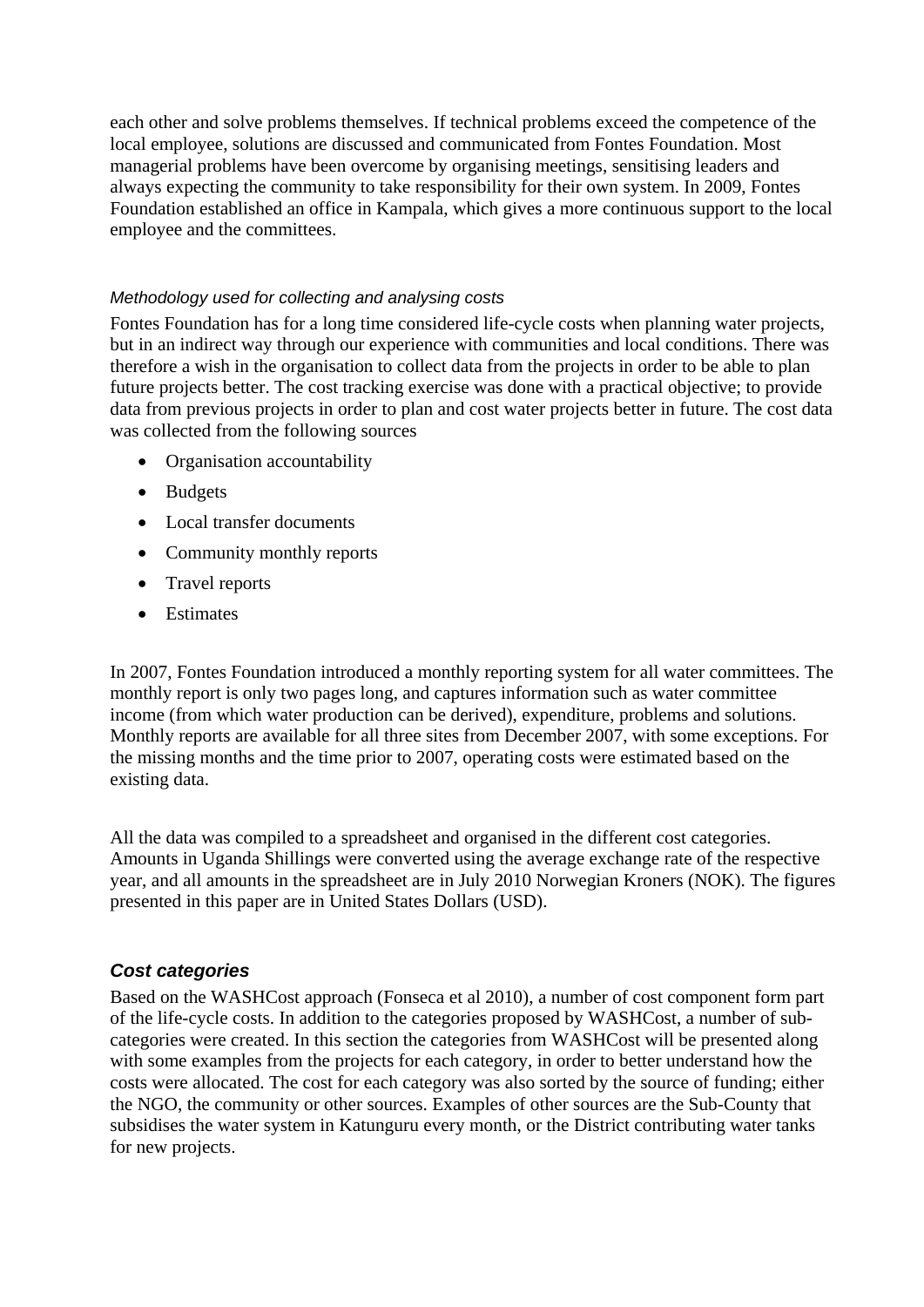#### *Capital expenditure – software and hardware (CapEx):*

These are the costs to construct and put in place the water scheme, including the initial training and sensitisation of users and other stakeholders.

This category was divided into five categories: hardware, travel, salaries, transport and clearing and administration. Hardware includes pumps and pipes, and the construction of intakes and houses for filters etc. The software cost is mostly covered by travel and salaries, because the mobilisation and training was carried out by Fontes Foundation employees. CapEx also covers subsequent enlargements such as the installation of solar panels in Kisenyi in 2009 and the extension with taps to the school and the health centre in Kazinga in 2009.

#### *Cost of capital (CoC):*

This is the cost of raising the capital or servicing loans. This category will not be included in this study because the funding was obtained from private donors.

#### *Operations and minor maintenance expenditure (OpEx):*

These are the payments necessary on a daily basis to make the system run, and occasional expenses to fix small problems.

This category was divided into fuel, chemicals, maintenance and other costs and salaries. Unfortunately the committees did not always distinguish between maintenance costs and other costs in their monthly reports, so these two categories had to be merged. Maintenance costs are typically the replacement of a valve or buying lubricants for the generator. Other costs involve running costs such as stationary, paying transport for the local employee to assist with a technical problem, paying back loans to the village bank etc.

## *Expenditure on direct support (ExpDS):*

These are costs related to the post-construction support of communities and local governments.

In our projects these are the costs incurred by the NGO to build capacity, support and follow up the projects. It consists of seminars, follow up trips, salaries in Uganda, salaries in Norway and administration. The salary post is generally low, because a large amount of work (maybe as much as 80%) is carried out on a voluntary basis.

#### *Capital maintenance expenditure (CapManEx):*

These are costs related to renewal of assets and larger rehabilitations. These costs go beyond the normal maintenance costs, either because the costs are much higher, or because they occur much less frequently than normal maintenance costs. CapManEx has been identified by WASHCost as crucial for sustainability, because these costs are often higher than what the community can bear and in absence of a support mechanism the system breaks down (Franceys and Pezon 2010).

In our example, this category only includes hardware costs, since the works are mostly carried out by the local technicians with support from the local employee. There are relatively few CapManEx costs, except for the replacement of pumps and generator in Katunguru after the pumps were stolen in 2008. In 2010 a river intake was washed away by floods in Kisenyi, and also had to be replaced. The policy of Fontes Foundation is that we support CapManEx, however the community always has to raise a significant amount.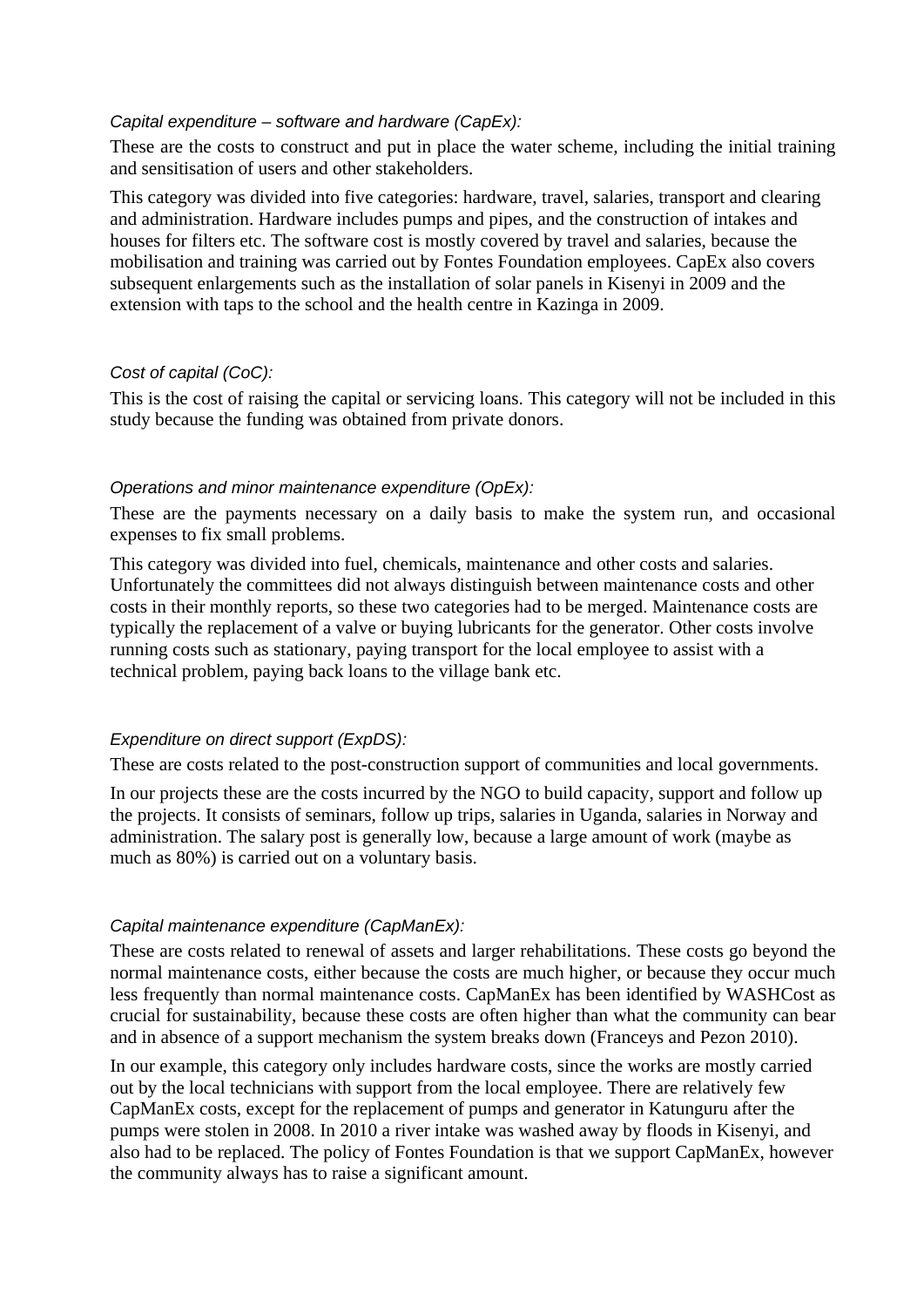## *Expenditure on indirect support (ExpIDS):*

This includes macro-level support, such as policy planning, sector learning etc. This category is also not included in this study due to the small size of the NGO and the limited in macro-level activities.

# *Analysis*

The cost tracking exercise showed that a substantial amount of money is necessary to run rural water projects over the years. When the total cash flow is broken down into the cost categories mentioned above, it became evident that only a small amount of the total cash flow need per year to keep the projects running is covered by the community in form of operation and maintenance costs  $(24%)^5$ . In order to support the community management model it is necessary to provide continuous capacity building and support to the water committees, which needs to be paid for. In addition, there are some major breakdowns or renewals that are beyond the capacity of the community to pay, and which are also essential to continue the service delivery. The next section will show graphically how the costs are distributed in the case of the Fontes Foundation projects.

# *Total cash flow*

1

The graph below shows the total cash flow for the Katunguru project and the type of expenditure. It shows that after an investment in 2004, a singnificant injection was necessary in 2009. Otherwise, the cash flow lies between 8000 and 14,500 USD per year. The operations cost stay at a steady and low level. This shows something that is obvious but that is easily forgotten: it requires continous funds to keep a rural water system running, and only a small part of it is the operations cost.



Figure 1: Total cash flow by expenditure for Katunguru in 2010 USD

The graph below has the same topography as Figure 1 but rather than illustrating the cost categories it shows where the funds came from. In the Fontes Foundation projects, the majority of all the money comes from the NGO. The community contributes almost enough to cover the operating costs, but in Katunguru the Sub-County is actually subsidising operations cost to some

<sup>&</sup>lt;sup>5</sup> The data presented in this section is from the data collection exercise described in the methodology above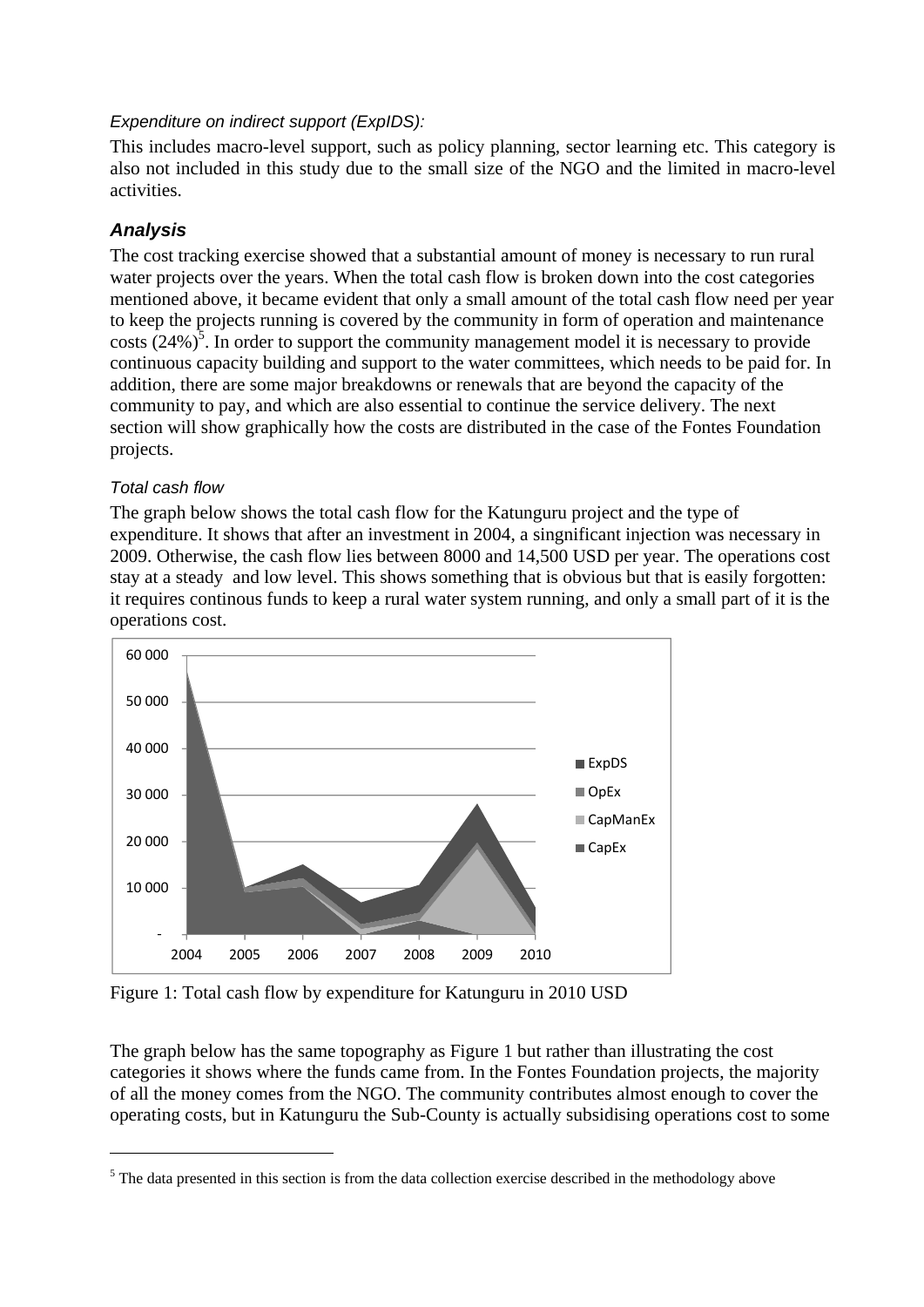extent. Kazinga and Kisenyi do not require these subsidies. The numbers from 2005 show how the District was involved in the implementation (see the area for others), and how a private businessman built a pump house in 2008 with the promise that his guesthouse could buy water from the system. In conclusion, the main source of funding is still the NGO, both for capital costs and for support and follow up.



Figure 2: Total cash flow by source of income for Katunguru in 2010 USD

## *Cost categories*

The graphics below show the cost divided into different categories over time. The amounts are in USD and the data for 2010 was doubled in order to give a more realistic trend, since only half of the year has passed.



Figure 3: Costs by categories for Katunguru water project 2004-2010 in 2010 USD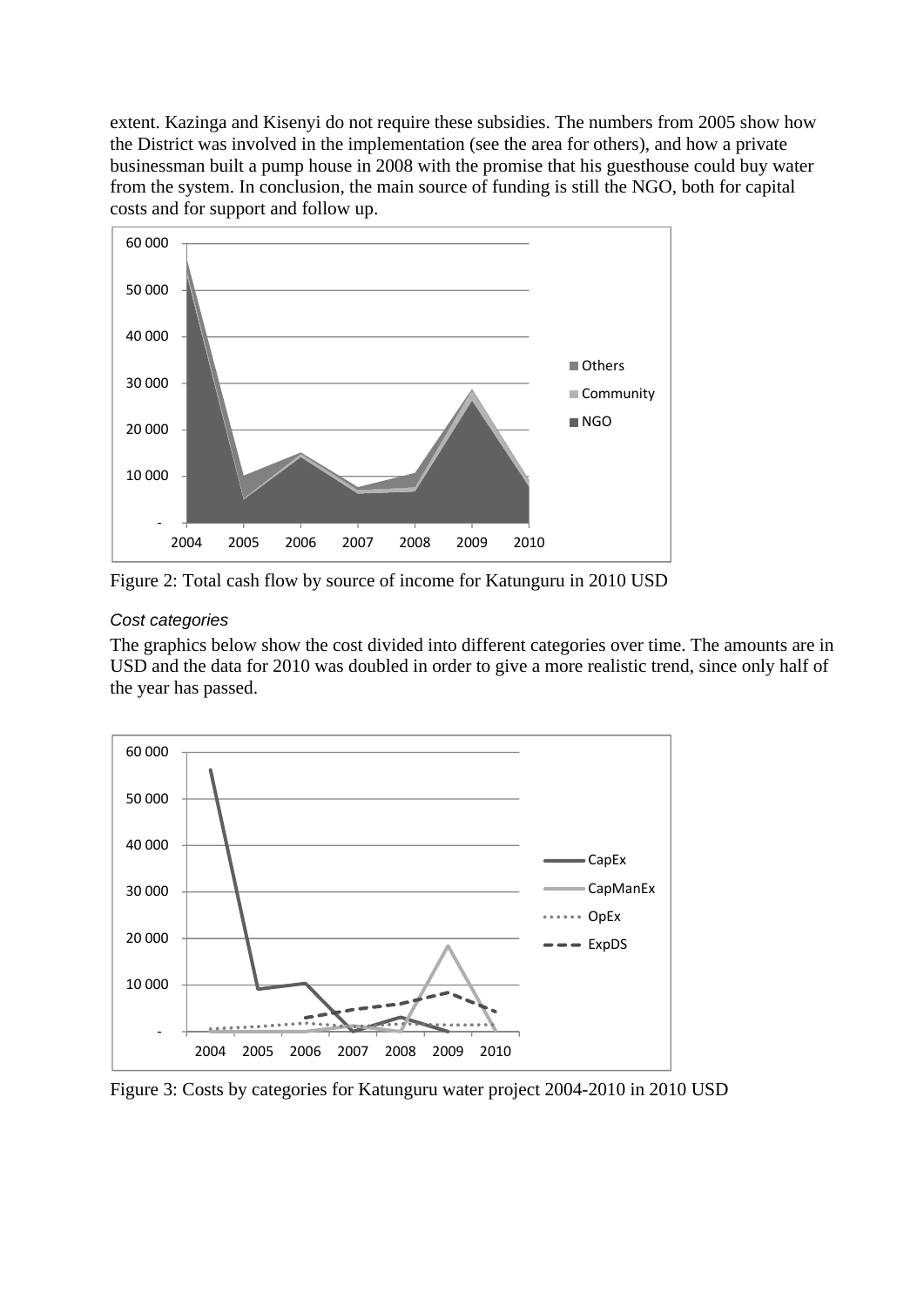

Figure 4: Costs by categories for Kazinga water project 2006-2010 in 2010 USD



Figure 5: Costs by categories for Kisenyi water project 2007-2010 in 2010 USD

All projects show a decline in **CapEx**, which is natural as these are implementation costs. They include both software and hardware, and on average the hardware costs represented 60% of CapEx. In Katunguru there is an increase of CapEx in 2006, when an extension to the school was added, and in 2008 when a house was built for the new pumps. The curves decline slowly, because for Kazinga and Kisenyi the implementation took place between the end of 2007 and the beginning of 2008. The Katunguru implementation also went over 2 years (water was delivered throughout the implementation period). The Kazinga project starts in 2006 because the assessment, which is calculated as part of CapEx, was carried out in 2006, whereas the assessment for Kisenyi was carried out in 2007. Instead of reducing to zero, Kazinga still has CapEx costs in 2009 and 2010. This is because an extension to the school and health centre was built in 2009, and a new fence was added in 2010. The CapEx graph shows the implementation approach of Fontes Foundation, which is based on an initial installation with small extensions and improvements each year. This is because it is difficult to raise funding for a complete system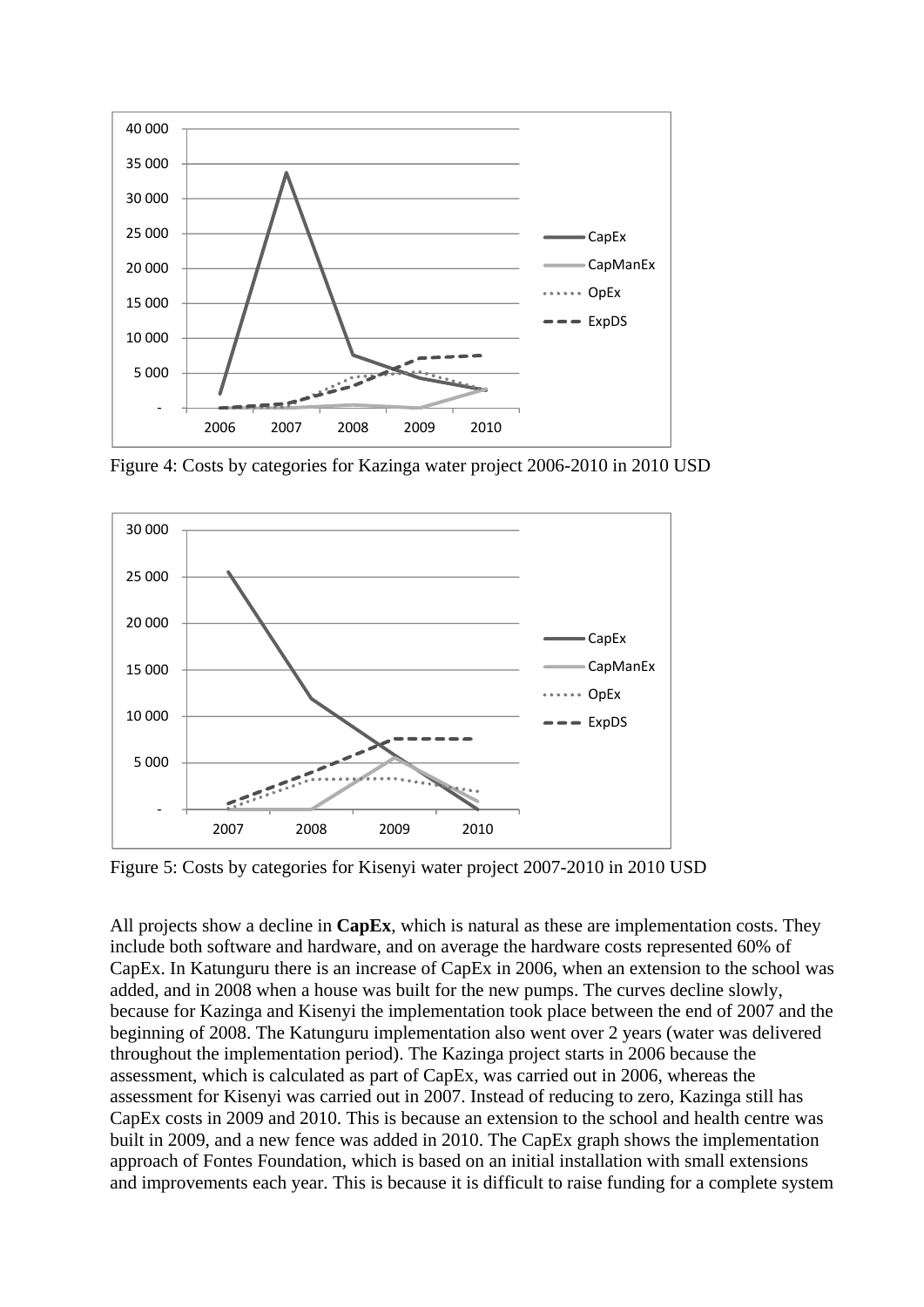at once, but also because it is important for the learning process of the community to start small and increase with time. In addition, the local conditions can never be completely understood before the implementation of a project, and learning after working on the ground result in better decisions about the next improvements. Fontes Foundation also uses the extensions as a motivation for the communities to perform well; if the management is good the community is rewarded with an extension. The exercise therefore shows that CapEx can be continous, and does not necessarily need to be a one time cost, depending on the local conditions and the approach chosen by the implementing agency.

The curve of **CapManEx** stays low during the first years of operation and then shows peaks as the system gets older. In Katunguru the main peak came after five years of operation, when funding was raised for new pumps, new tanks and the refurbishing of a tap. This shows that the system could run with minimum CapManEx for the first 5 years. Due to the lack of funds in local government (both Sub-County and District), the NGO covered the required cost to keep the system running, however always with contributions from the community. This shows that the will to cover CapManEx was there, but it was simply not possible for the community to raise enough money, and the existing support structures also did not have access to enough funds. This underlines the need for CapManEx, but it also shows that if a project is continously followed up and supported, five years can pass without the need for substantial CapManEx.

**OpEx** is relatively flat. In Kisenyi, there is a decline after solar panels were installed in 2009. In Kazinga there is also a decline after the generator was replaced in early 2010. The previous generator had a production defect and the community spent a lot of money repairing it. In Kazinga OpEx amounts to more than 4800 USD in 2009. This shows that it is possible to raise a substantial amount of money even in a relatively poor rural community.

**ExpDS** covers direct support to the projects, reflected by the cost of travels, seminars, salaries and administration. The curves show an increasing trend. This is because the software carried out during the implementation phase is covered in CapEx, and the real support starts only after the implementation phase has been completely finished. Every time the project is improved, the capacity building and sensitisation does not only include issues related to the new infrastructure (for example how to sign service contracts with the school and the health centre) but also general follow up of the project. In addition, during implementation follow up is also carried out in the other villages in the area. It is therefore difficult to differenciate between the cost of direct suport and initial software, and here it is all covered in CapEx. This shows that the categorisation becomes tricky when the projects are implemented over time, like in the approach used by Fontes Foundation. It raises the question whether the initial training of the community should be part of CapEx in the WASHCost categorisation, or if it should rather be integrated in ExpDS as an ongoing cost. It is still important to note that the expenditures on direct support are always below 8000 USD which is still extremely low taking into account salary levels in Norway. This is due to voluntary work and the increased use of local employees in Uganda including coordination from the office in Kampala.

#### *Sub-categories*

For some categories, sub-categories were created in order to go into detail, both in terms of spending and sources of funds. The graph below gives us a better picture of what the committees spend money on in Kazinga. Fuel, chemicals and salaries (allowances) to local technicians and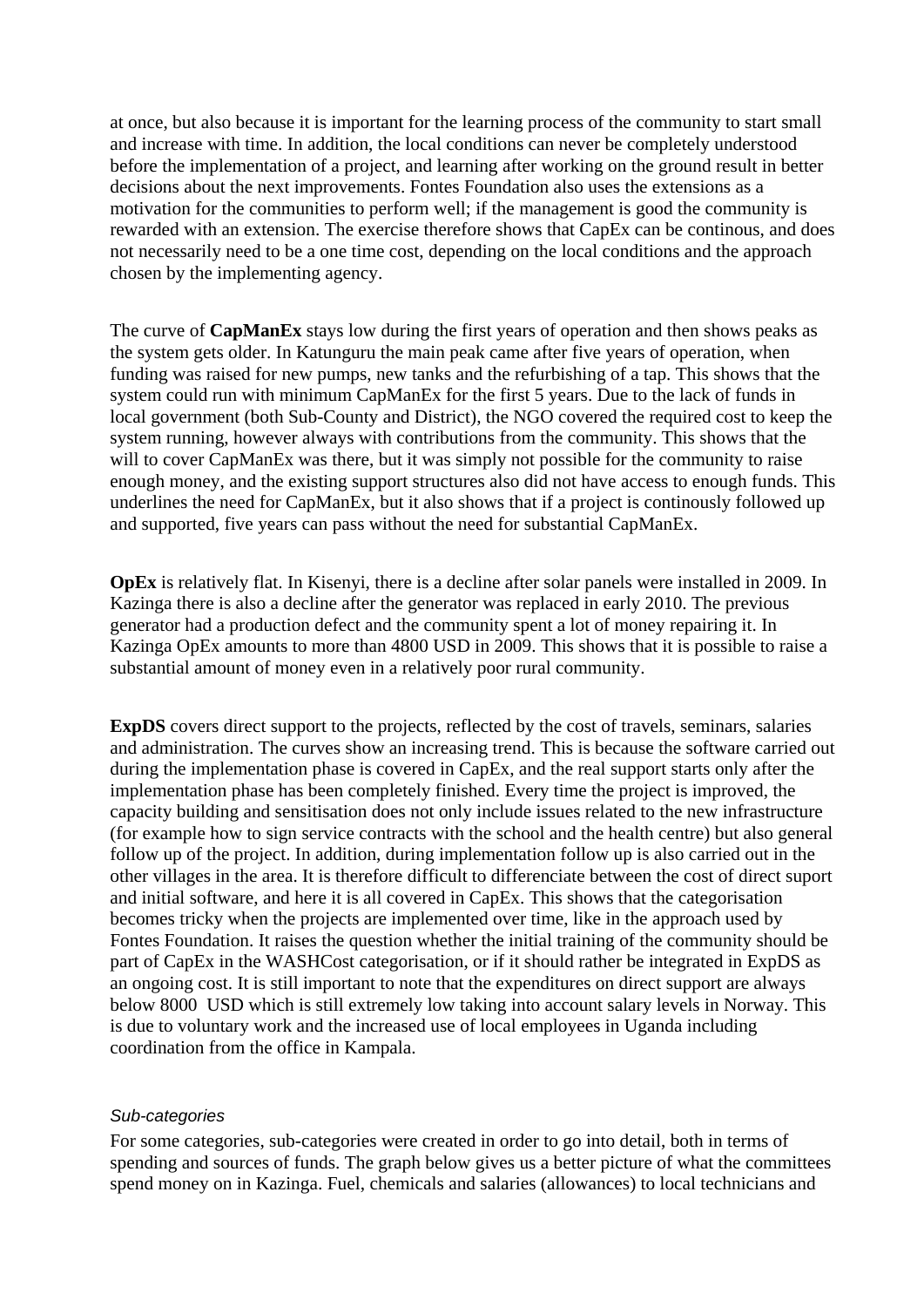caretakers revolve around the same amount when all costs are aggregated from 2007 to 2010; between 2000 and 2500 USD. The maintenance cost is high because, as mentioned before, Kazinga had a troublesome generator that required frequent repair. When the generator was not operational, the generator from Katunguru was shipped back and forth in order to still provide water, and the committee had to cover the transportation costs. This shows the will of the committee to continue to provide water, and also the ability to raise funds for it. It also shows that communities are able and willing to cover all costs necessary to keep the system running, as long as they are motivated and capacitated to do so.



Figure 6: Distribution of OpEx by categories for Kazinga

Since ExpDS is a substantial expense running over all years, it is interesting to take a look at the sub-categories shown by the figure below. The highest expenditure are the salaries in Norway, which can be explained by the high salary levels. Fontes Foundation recognises the benefits of more coordination taking place in Uganda, and has therefore established an office with a local coordinator. It has to be noted that around USD 4800 in salaries in Norway is extremely low (this is less than approximately 1200 USD per year) taking into account the time spent to plan, implement and follow up this project. If all the work was remunerated, ExpDS would probably be significantly higher, and it is important to take this characteristic of Fontes Foundation into account when comparing with other NGOs and other water projects. The administration costs cover expenses such as office rent in Kampala, bank charges, marketing for fund raising and the cost of accountants and auditors both in Norway and in Uganda. The administration cost is less than 5% of the total cost of implementing and running the project over three years, which is low compared to similar NGOs.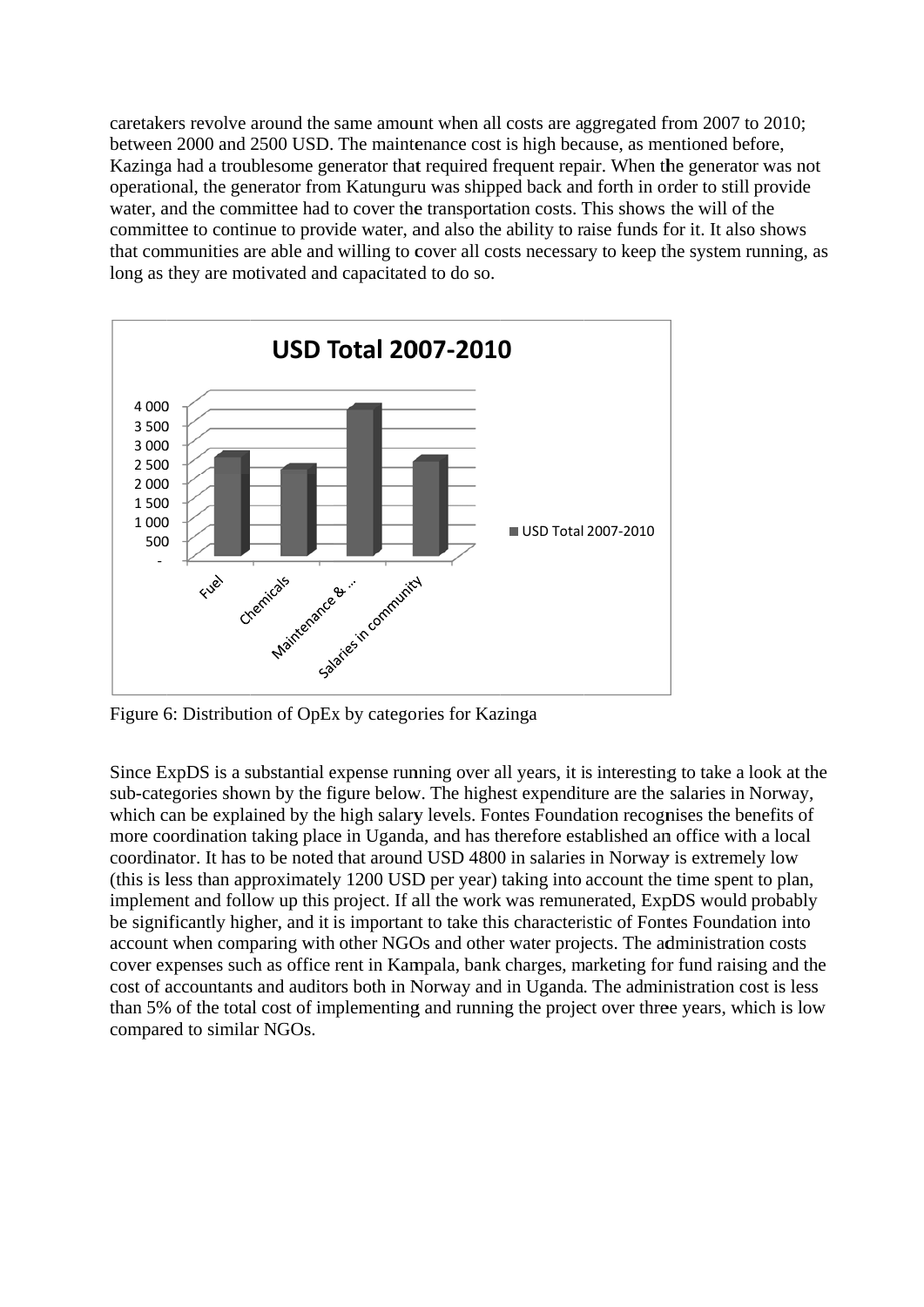

Figure 7: Distribution of ExpDS by category for Kisenyi

# *Conclusion*

The main conclusion from the cost-tracking exercise is that a constant cash flow is needed (between 5000 and 15,000 USD per year) to run a rural water project over the years, and only a small part of it (24%) is paid for by the community. It has to be noted that the management of many water systems is subsidised, especially in developed countries. In developing countries, however, it has for the last decades been assumed that communities can take on this responsibility through the community management model. However, even with a strong initial mobilisation, communities are not able to take on the responsibility of running a water system without continuous training and follow up, due to lack of human and financial resources. The highest costs are therefore the costs of supporting the communities through capacity building and support, categorised as ExpDS. In addition, there are some occasional costs to cover rehabilitations or replacement of assets that communities are not able to cover, and that are also necessary to keep the project running. These costs are reflected in the CapManEx category.

At the same time, the operations and maintenance costs are all covered by the community, including some local salaries. This shows that communities are willing and able to cover some costs if they are motivated and capacitated to do so. It also has to be noted that ExpDS shows and increasing trend not because the cost of mobilising the community and training the water committees is increasing, but because part of this cost is initially included in CapEx and only reflected in ExpDS when the construction phase is over. This makes it difficult to tell how much was used on community support at any time. The ExpDS costs are also relatively low in the Fontes Foundation example because a lot of work is done on a voluntary basis, and this has to be taken into account when comparing the costs to other projects and NGOs.

What does this mean for the rural water and sanitation sector? With the current community management model, it shows that a substantial effort is necessary to enable and empower the communities to manage their own projects. This means that the cost of a support mechanism should be taken into account whenever designing or funding a rural water project. It also raises questions whether the decentralised community management model is cost-effective, or if a more centralised system could be developed for O&M. If the follow up or CapManEx support was taken over by a private company or the government, the total cash flow to keep the project